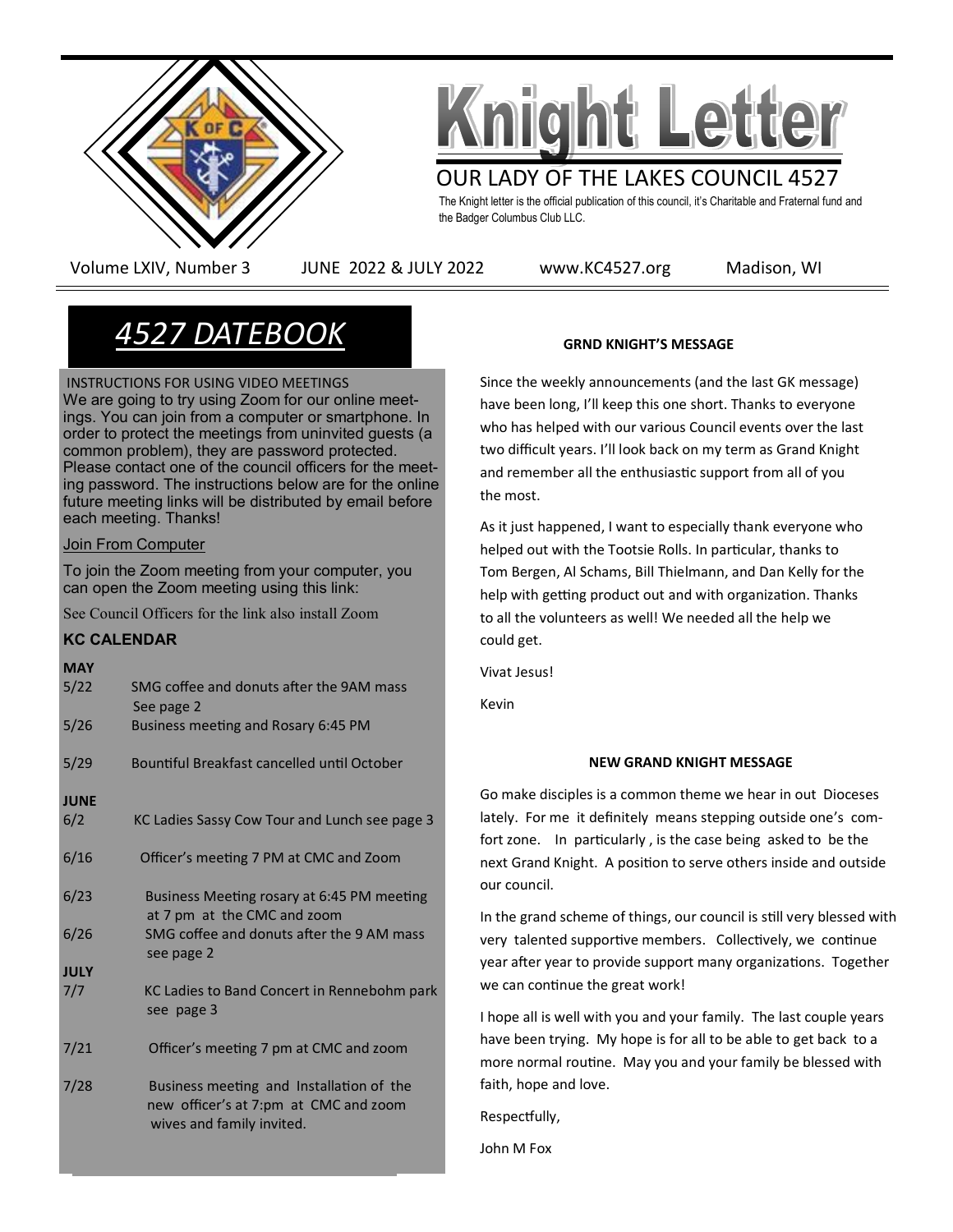#### **BIRTHDAY BOYS**

| <b>JUNE</b>           |      | <b>JULY</b>             |      |
|-----------------------|------|-------------------------|------|
| <b>Francis Conner</b> | 6/1  | Daniel Rectanus         | 7/4  |
| Thomas Bergen         | 6/2  | Eugene Kirley           | 7/7  |
| Timothy Bergen        | 6/2  | James Bestor            | 7/8  |
| <b>Patrick Link</b>   | 6/2  | Larry Koenen            | 7/9  |
| Karl Kellor           | 6/4  | Arthur Schuman          | 7/9  |
| William Hamilton jr   | 6/6  | Donald Klubertanz       | 7/10 |
| <b>Gregory Norman</b> | 6/6  | Andrew Schuster         | 7/14 |
| Leland Lemens         | 6/6  | <b>Richard Virnoche</b> | 7/22 |
| Austin Lacey          | 6/12 | Robert Fox              | 7/23 |
| Orest Kostelyna       | 6/13 | <b>Richard Yarl</b>     | 7/24 |
| Wayne Kuenzi          | 6/18 | Joseph Daniels          | 7/25 |
| Donald Klink          | 6/19 | David Kromenaker        | 7/27 |
| William Thielmann     | 6/19 |                         |      |
| Richard Reynolds      | 6/24 |                         |      |
| Dan Sedor             | 6/24 |                         |      |
| Jerome Kotnour        | 6/25 |                         |      |
| Christopher Roe       | 6/27 |                         |      |
| Daniel Swanson        | 6/28 |                         |      |
| Jerry Thompson        | 6/29 |                         |      |
|                       |      |                         |      |

#### **CONDOLENCES**

Our condolences and prays go out to the family and friends on the death of the following brother knight: Jack Sprague died 4/1/2022

Robert Barry died 3/10/2022

Mary Ann Connors wife of deceased member Joseph A Connors died 4/6/2022

Rosemary Grout wife of deceased member Joe Grout died 4/17 2022

John Hurtgen brother of Council member Mike Hurtgen died 4/24/2022

#### FOR WHOM WE PRAY

Please include in your daily prayers the following Brother Knights, spouses and family members.

| Gary Emerson       | Hank Curran     |
|--------------------|-----------------|
| Eleanor Watson     | Linda Gorman    |
| Dave Ryan          | Jerry Thompson  |
| Wilbert Ferry      | Bernard Gorman  |
| Mary Buchholz      | Michael Woodson |
| <b>Ginny Honer</b> | Don Michalski   |

Contact Dan Kelly at 608 213 3693 with additions and/or deletions to this list. Thank you.

#### INSURANCE FIELD AGENT

Council Meeting Message May 2022

Blessed Michael McGivney founded the Knights of Columbus 140 years ago with two purposes in mind: To strengthen men in their faith and to provide for the widow and orphan if the breadwinner died or could not work. Our Order continues his mission today.

While we work together to strengthen each other in our faith, I to work to secure the future for those who are left behind. For those who know me and the indispensable work I do for our members, you already have a good idea of how I do that work.

My approach is to help members solve problems. The most important thing I can do for you is listen: listen to what you want to accomplish, listen to what keeps you up at night, listen to the plans you have for you and your family's future. And the first step is to take stock of where a family is at the present…a snapshot today. The Order has equipped me with a financial needs analysis platform to help you take that snapshot. We plug in the numbers and it does the calculations, taking any bias out of the process.

If your analysis shows there are gaps, we can discuss how to

fill those gaps. We have a wide range of life insurance products that can be tailored to your needs if that is where the gap is. We have fixed rate annuities that are designed for retirement savings. Long-term care insurance and disability income insurance can provide peace of mind for the unexpected that life throws at us.

This is not a difficult process and I try to make it as easy as possible. I can meet with you face to face or virtually. My goal is to fulfill Fr. McGivney's mission: taking care of every member and his family in this council. But I want to further his legacy and offer membership to every man eligible in the parish. His goal was to protect Catholic families…that's my goal, too.

Vivat Jesus!

#### **SMG COFFEE AND DONUTS**

We are currently doing the coffee and donuts after the 9:00 AM Sunday Mass at St. Maria Goretti. Volunteers should 'be on site from about 9:55 am through 11:15 am. We are scheduled once a month on the following dates 5/22 and 6/26. If interested call Kevin at 1(979) 250-3192 to volunteer.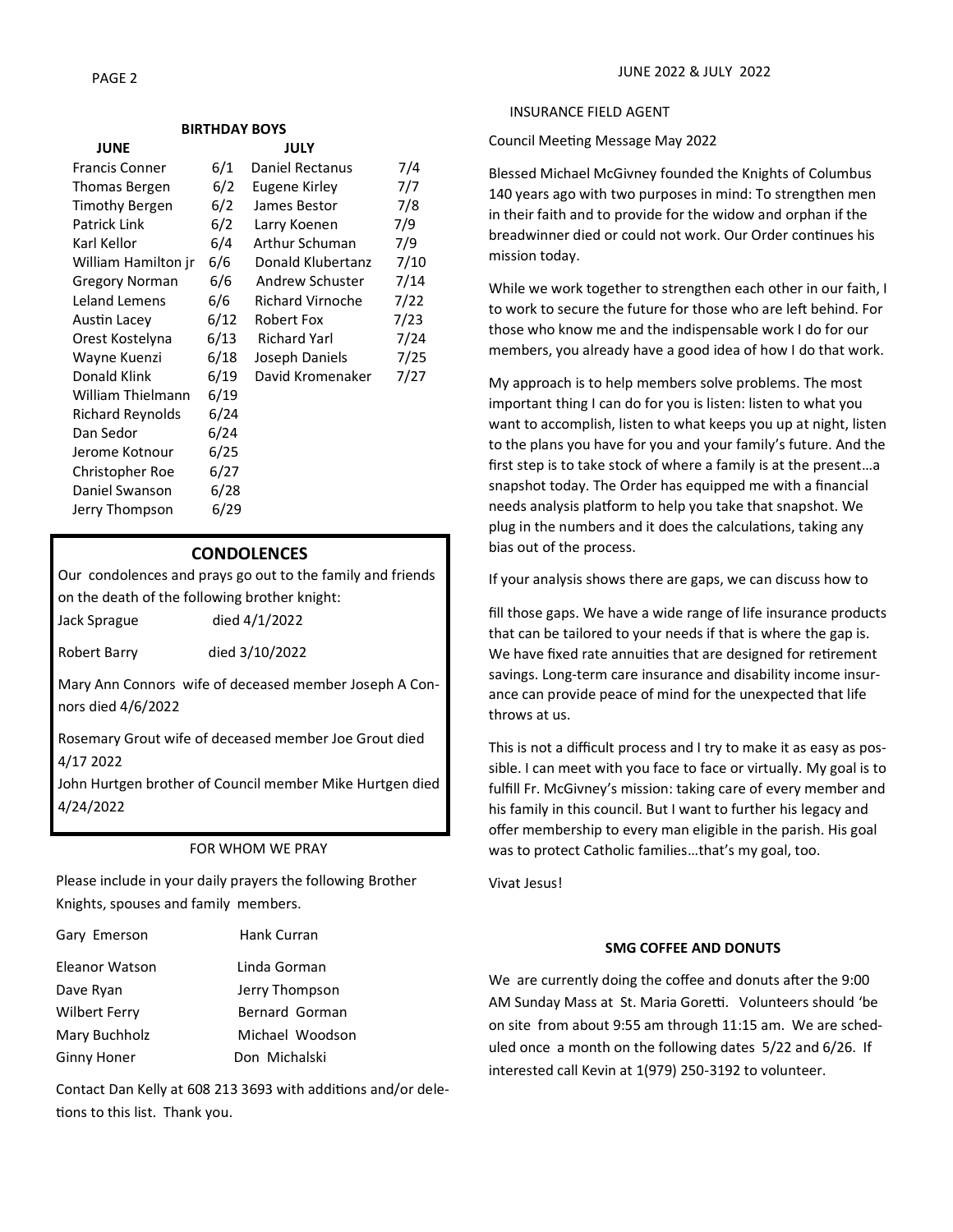#### **TOOTSIE ROLL**

Our tootsie campaign took place over the weekends of April 23 -24 (at St. Thomas Aquinas) and April 30-May 1( at Queen of Peace, Metcalfe's and HyVee). We collected a total of \$3,271.29 as follows: St Thomas \$1,442.26, QP \$1,113.00, Hyvee and Metcalf's totaled \$ 716. A big thank you to Tom Bergen and all the volunteers including wives and children.

#### **MARH 24 BUSINESS MEETING**

Treasurer 's Report: General Fund \$9,842, Charity Fund \$14,112 and Special Events Fund \$ 550.

The council members also approved by voice vote the following donation from the Charity Fund:

Madison Little League \$800, Women's Care Center \$ 500,

Special Olympics of Wisconsin \$1,066 , Habitat for Humanity of Dane County \$1,000 and St Vincent De Paul Soc*iety Food*

 *Panty \$500. The total amount is \$3,866.*

*The council also approved by voice vote donating \$1,250 to the Ukranine Solidarity Fund due to the encouragement of* 

*Supreme.*

### **APRIL 28 BUSINESS MEETING**

Treasurer's Report: General Fund \$ 8,031 Charity Fund \$10,192 and Special Events Fund \$2,092.

Proposed Slate of officers FY 2022-2023

The June Business Meeting will be our election. The slate:

Grand Knight: John Fox

Deputy Grand Knight: Kevin Boening

Financial Secretary: Bill Thielmann (appointed)

Chancellor: Jim Costello

Recorder: Keith Kruepke

Treasurer: Chris Knapp

Advocate: Dan Swanson

Warden: Bernie Gorman

Inside Guard: John Pinto

Outside Guard: Lukas Wiedman

Trustees: Michael Mach, Kevin Hutchison, and Dan Kelly

Note: If you are interested in any office contact Kevin Boening

**KC LADIES**

.

,

. '

Sassy Cow Creamery in North Bristol on Thursday, June 2<sup>nd</sup>.<br>-Ladies, we are celebrating June Dairy Month with a tour of the The 30 minute tour costs \$9 per person and includes a visit to the barn and cows. They have added a small restaurant to their creamery and we will enjoy lunch there. Of course, no lunch would be complete without some of their delicious ice cream for dessert. We plan to carpool from the KC Clubhouse at 10:30 am. If you have not already made a reservation, please contact Alice ASAP at 608-271-4056, or rosaryalice@gmail.com.

On Thursday, July 7<sup>th</sup>, we will enjoy the outdoor 7 pm *Concert in the Park* at Rennebohm Park, with the Capital City Band. Bring a lawn chair and meet us there at 6:30 pm so we can try to sit together. Reservations should be made with Margaret Ferry, 1-608-274-7973 or email Margaret1227@aol.com before July  $1<sup>st</sup>$ . She can also tell you who else is attending in case you want to form a carpool.

We enjoyed our  $21<sup>st</sup>$  Anniversary Lunch at the Nakoma County Club in April. Thanks to Dottie who arranged to have a table for us there. Just think of all the wonderful trips/tours/ activities we have enjoyed over the past  $21<sup>st</sup>$  years! We are so thankful to have all those shared experiences and look forward to more of them.

In May, we celebrated Cinco de Mayo by enjoying lunch at Me & Julio's Restaurant. The restaurant was busy for this special day. The popcorn at each table kept us satisfied until our food was served. Thanks to all the ladies who joined us, and thanks to Shirley for handling the reservations.

Remember that all wives, or widows, of KC members are encouraged to participate in our activities at any time. We do not charge dues nor have an official membership roster. We just gather to enjoy each other's company and try new adventures, while growing in our Catholic faith. For questions, call Betty Blumer at 277-9621.